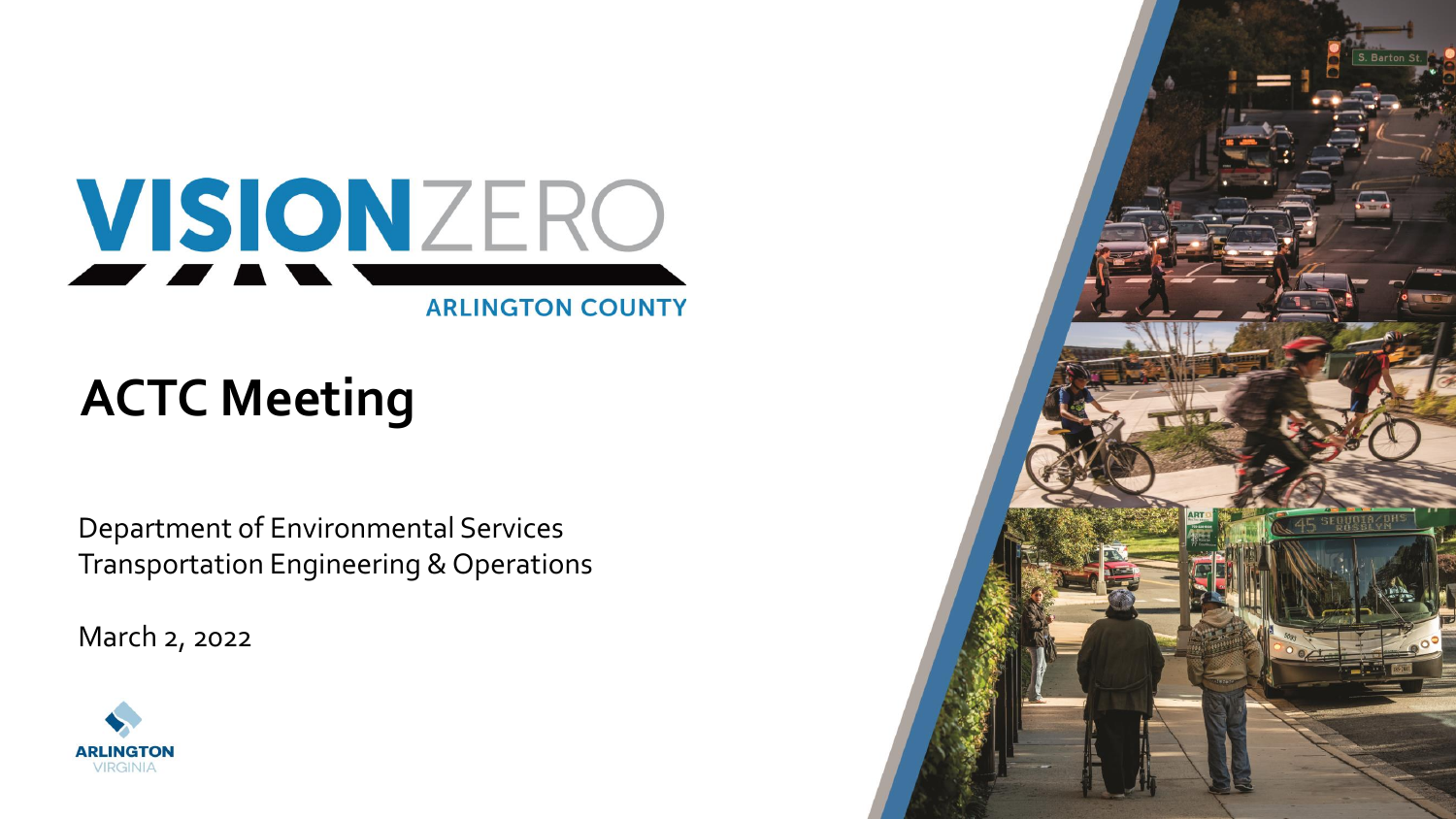### **Items**



- Critical Crash Mitigation Campaign
- Annual Safety Feedback Form
- School Slow Zones Implementation & Review Timeline



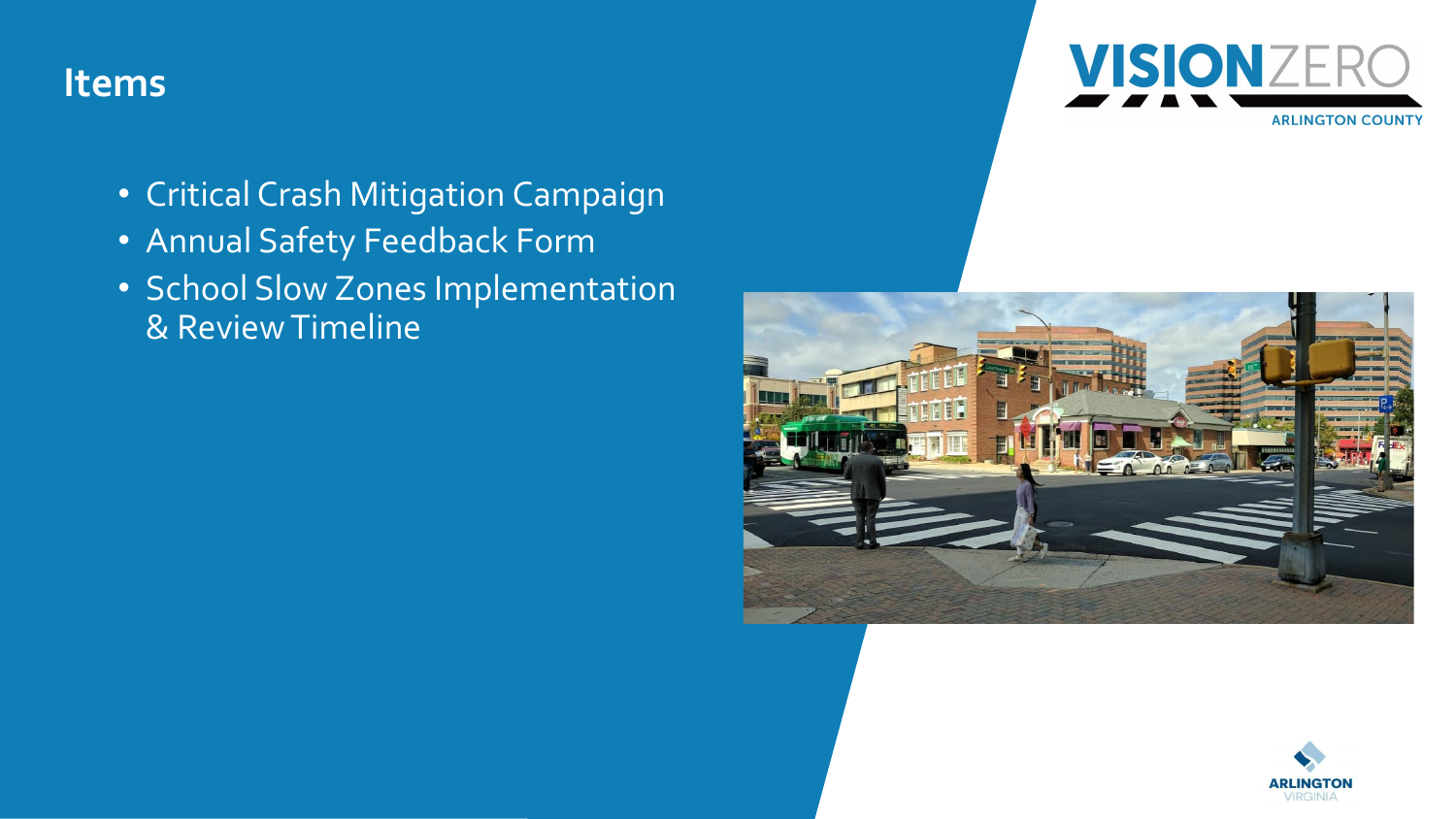# **Critical Crash Mitigation Campaign**

- 5 campaign themes to promote behavior change identified in our systemic crash analysis findings
- Targeted to reduce severe crashes involving:
	- **Speeding**
	- **Pedestrians**
	- **Drunk Driving**
	- **Bikes**
	- **Left Turns**
- Materials will be:
	- Printed (postcard size) for pop-up events and similar events
	- Sized for each social media platform

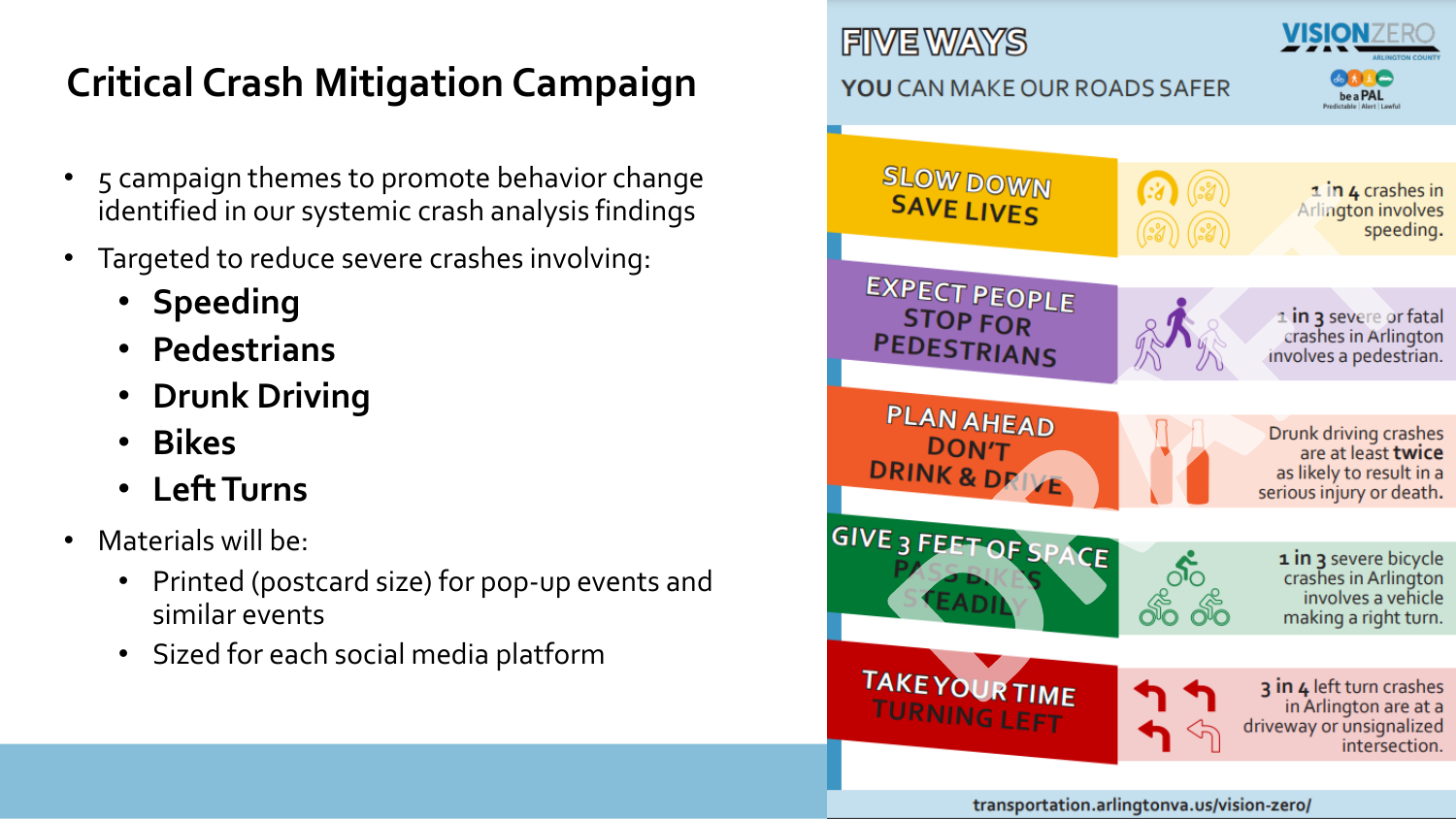# **Annual Safety Feedback Form Plan**



#### **Purpose & Objective:**

- A simple nine-question form followed by a series of optional demographic questions
- o Open from Feb 28 through March 29, 2022
- o Recommended in the Action Plan to continuously engage with the community on safety needs and issues
- o Intended as a yearly check-in to learn about safety challenges people experience while traveling in Arlington
- o A method of tracking progress over time

#### **Results:**

- o Published in the Vision Zero Year 1 Annual Report in May
- o Incorporated into Vision Zero Year 2 programming to prioritize analysis and project prioritization needs
- o Incorporated into ongoing Transportation Safety Equity Analysis Study to inform actions and recommendations

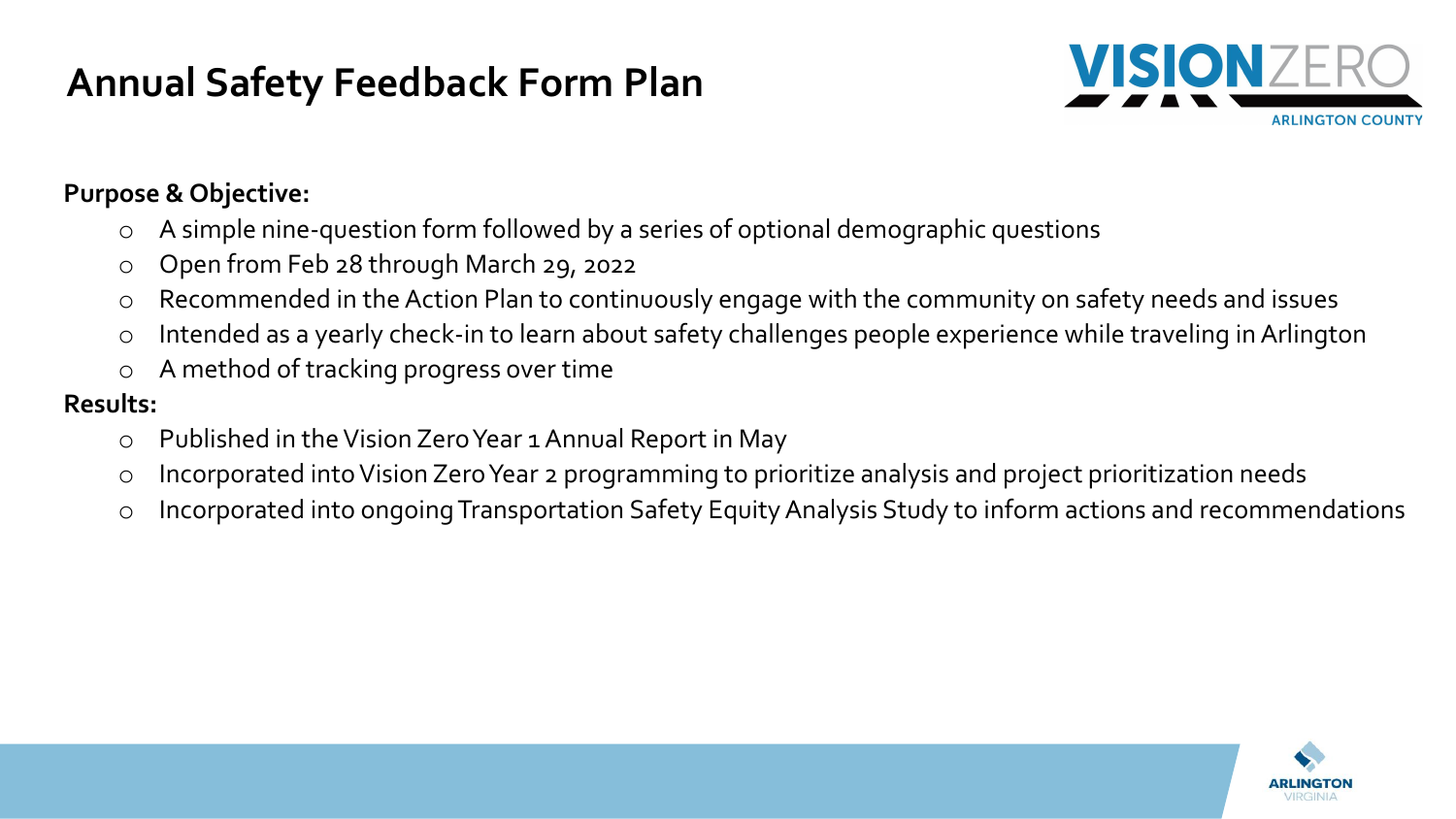# **Annual Safety Feedback Form Plan**



#### **Communications Activities:**

- o Eblasts to County listservs, social media channels, and posted to the County website
- o Lawn signs, planned for over 100 public locations throughout the County
- o Postcards, mailed to 15,000 households in equity emphasis areas
- o Partner channels (APS, ACPD, IDSG, ESG) helping to get the word out

#### **Engagement Activities:**

- o 5 pop-up events (with bilingual staff and give-aways), located in equity emphasis areas
	- o AFAC Food Distribution –Tuesday 3/8 from 9-12pm
	- o Long Bridge Aquatics & Fitness Center Saturday 3/12 from 12pm-3pm
	- o Bus Stop at South Glebe Rd and Columbia Pike –Tuesday 3/15 from 7:30-9:30am
	- o Trailhead at S Four Mile Run & S Walter Reed Dr Saturday 3/19 from 11am-2pm
	- o Barcroft Community Center Saturday3/26 from 12pm-3pm
- o 3 focus groups with community members identified as disproportionately impacted by traffic crashes
	- Older Adults (65+), People with Disabilities, Black & African American Community
- o 2 library kiosks stations with printed/mailable feedback forms in English & Spanish
	- o Central Library
	- o Columbia Pike Library

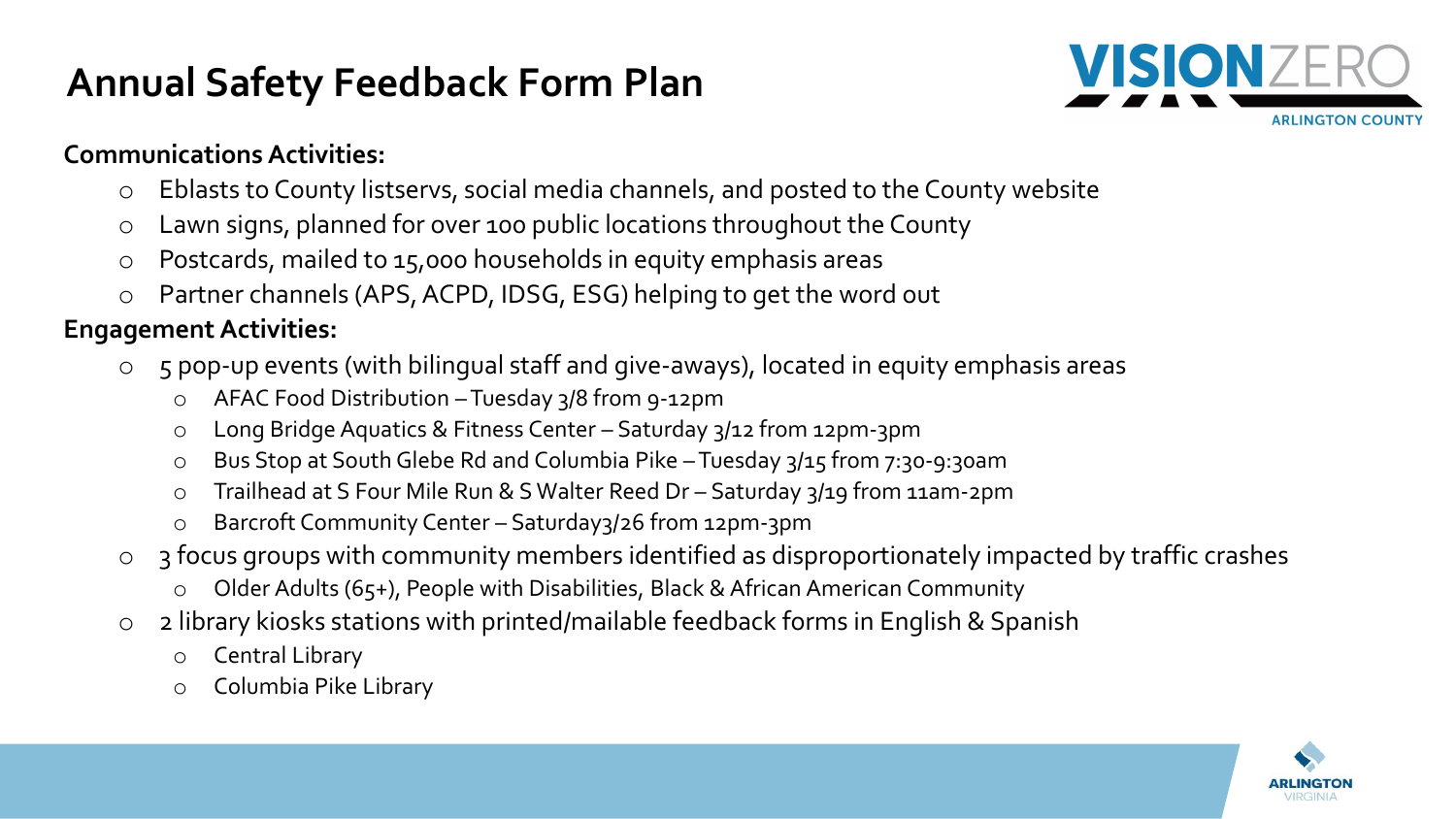# **School Slow Zones**



#### **All speed limit signs are in place. Some markings are installed, and others delayed based on repaving.**

#### **March:**

- o Share messaging and new flyers with example photos
- o Collect speed data

#### **April:**

o Implement speed feedback signs and VMS (prioritize locations with highest speeds)

#### **May:**

- o Host community engagement effort to collect feedback on how the slow zones are operating
- o Collect additional speed data if needed

#### **Summer-Fall:**

- o Synthesize community feedback and analyze data
- o Use findings to finalize school zone guidelines and develop plan for implementing Countywide